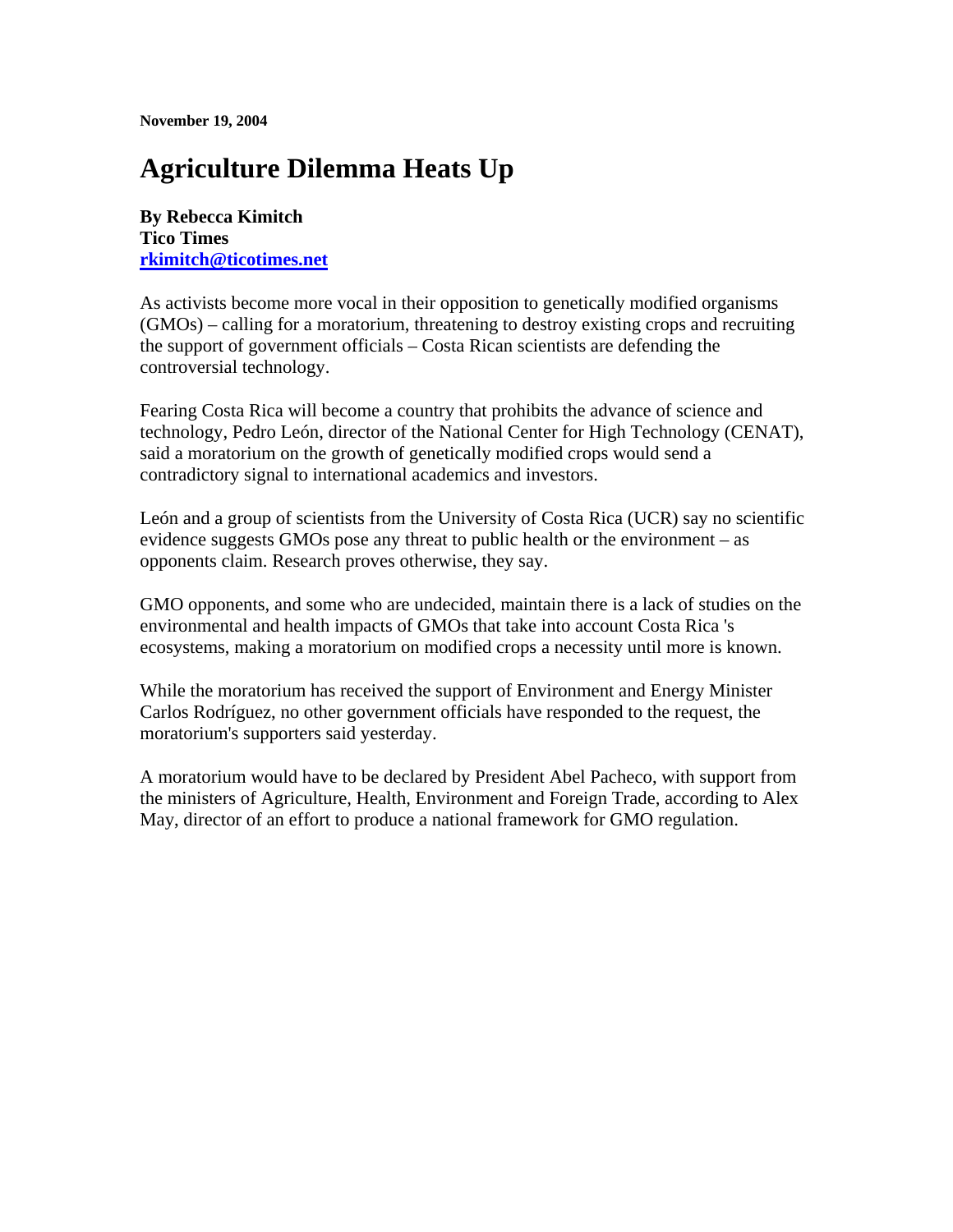The GMO debate, which formally entered the academic arena here earlier this year, reached new heights last week in a roundtable discussion involving León, minister Rodríguez and outspoken environmentalist and GMO opponent Fabián Pacheco.

Pacheco – son of President Pacheco – told the students, professors, farmers and activists packing a lecture room at UCR, east of San José , that if no moratorium is granted, environmentalists would destroy existing and any future genetically modified crops. He said a moratorium is not a choice, but a necessity.

Modified soy and cotton are being grown on slightly more than 600 hectares in Costa Rica , primarily in Guanacaste, according to the Ministry of Agriculture (TT, Oct. 1). These crops are grown for their seeds, all of which are exported to the United States .



*CROPS of genetically modified plants must be destroyed, says environmentalist Fabián Pa-checo, son of President Abel Pacheco. Tico Times/Rebecca Kimitch* 

The request for a moratorium, first made in April (TT, April 23), was formally presented in September by various activist groups to the National Technical Commission on Biosecurity, which is assisting the effort to create a national framework on how to approach the GMO question (TT, April 2). The Commission consists primarily of officials from the Ministry of Agriculture, but also other government agencies.

GMO plants, also called transgenics, are species that have been genetically modified to demonstrate certain characteristics, such as resistance to viral infections, bacteria and fungi, as well as herbicides.

GMOs are created when genes from one species are inserted into another to produce the desired characteristics. Scientists are also researching other possibilities of the technology – such as creating agricultural crops that can be irrigated with salt water.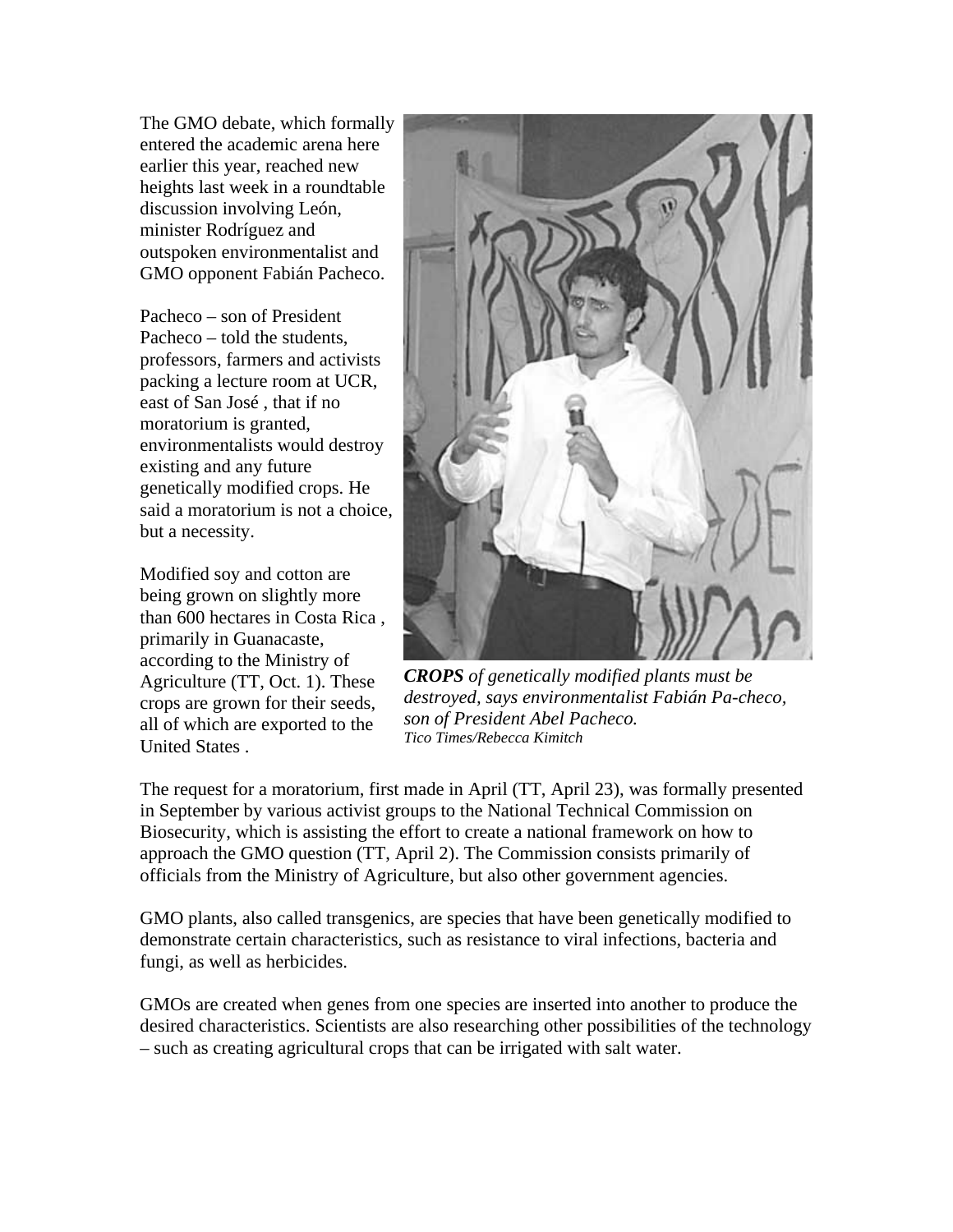In the moratorium request, GMO opponents say this manipulation produces "genetic sequences" that are not entirely known and could result in the expression of certain unexpected, negative characteristics, particularly when the GMO interacts with the local ecosystem.

A team of scientists responded to this concern, and the 14 other points in the moratorium request, in a 13-page document, also sent to the National Commission on Biosecurity and the Agriculture Ministry.

These scientists acknowledge that the complete "genome sequence" – what they say is the proper term for genetic sequence – is not known for any agricultural crop, transgenic or traditional, although up to 90% of the sequence is known in some species.

What they say is important is they know the "regulation system" that determines whether a certain gene will express itself or not.

The scientists' rebuttal also says spontaneous mutations are possible in all plants – transgenic and traditional – because crop genomes are notoriously variable. Transgenic crops are, at least, heavily monitored, the scientists maintain.

The scientists are lead by Marta Valdez, coordinator of UCR's Institutional Commission on Biotechnology; Francisco Saborío, of UCR's Center for Agricultural Research; and Ana Mercedes Espinoza, researcher for UCR's Center for Cellular and Molecular Biology Research.

They say commission regulations on transgenic crops in Costa Rica also provide security against another risk GMO opponents label a threat – the spread of transgenic seeds and pollen outside of their growth area, leading to the perversion of traditional crops.

The Biodiversity Coordination Network – one of the leading anti-GMO groups – has photos of what members say is transgenic cotton sprouting new roots outside areas designated for the growth of the transgenic crop in Guanacaste.

"Contamination is not a question of if, but when," Pacheco said, citing cases in Mexico and Hawaii where traditional corn and papaya crops were contaminated.

"They are breaking millions of years of natural evolution," he said.

Scientists respond that regulations require the elimination of the remnants of a transgenic crop after a harvest and the establishment of buffer zones between transgenic and traditional crops. The National Commission on Biosecurity makes regular visits to transgenic crop sites to enforce this regulation, according to the rebuttal.

In their plea for a moratorium, GMO opponents also maintain more studies on transgenic crops in tropical ecosystems are necessary in the areas of: impact on local plants, release